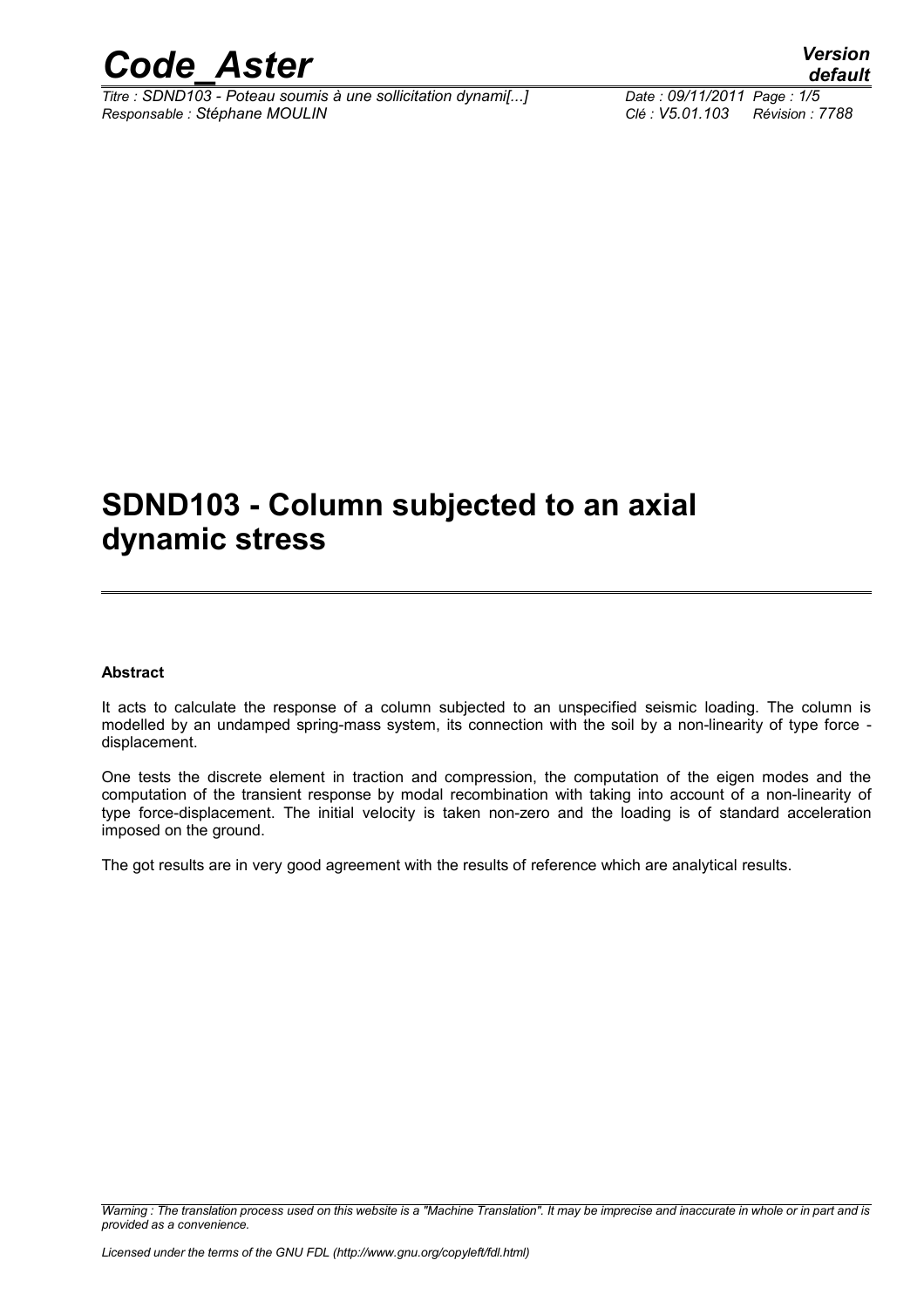# *Code\_Aster Version*

*Titre : SDND103 - Poteau soumis à une sollicitation dynami[...] Date : 09/11/2011 Page : 2/5 Responsable : Stéphane MOULIN Clé : V5.01.103 Révision : 7788*

#### **1 Problem of reference**

#### **1.1 Geometry**

the system consists of a column resting on the soil and subjected to a seismic request. It is modelled by a mass, its connection with the soil by a spring  $k<sub>0</sub>$  whose behavior model translates a non-linearity of type force-displacement.



Characteristics of the column:

length:  $L=2$  *m*; section:  $S=0,3 m^2$ .

#### **1.2 Properties of the materials**

Masses column:  $m=450$   $kg$ . Stiffness of the come out from connection:  $k_{_0}$  =  $10^5$   $N/m$  .

#### **1.3 Boundary conditions and loadings**

#### **Boundary conditions**

only authorized displacements are the translations according to the axis  $X : dy = dz = 0$ .

The corrective force  $\overline{F}_c$  due to nonthe linearity of the soil is defined by the following relation:

$$
F_c(x) = \frac{f(x_{seuil})}{x_{seuil}} - f(x)
$$
 with, if  $x > x_{seuil}$ ,  $f(x) = k_0 \left[1 - \frac{|x|}{x_0}\right]x$ 

One takes  $x_{\textit{seuil}} = 10^{-6} \, \textit{m}$  ,  $k_{\textit{0}} = 10^{5} \, \textit{N} \, \textit{l}$  m and  $x_{\textit{0}} = 0.1 \, \textit{m}$  .

One thus imposes under key word RELA\_EFFO\_DEPL of operator DYNA\_VIBRA the function:  $F_c(x) = \frac{k_0}{x}$ *x*0 *x.*[∣*x*∣−*xseuil*]

#### **Loading**

the soil is subjected to an acceleration  $y(t)$  in the direction x, is built so that the displacement of the spring-mass system is sinusoidal  $x = a \sin(\omega t)$  with  $a = 0.01$  and  $\omega = \pi/4$ .

#### **1.4 Initial conditions**

In an initial state, the system is released of its equilibrium position with a velocity  $v_0$ : with  $t=0$  $dx(0)=0$   $v_0=dx/dt(0)=a \cdot \omega$ .

*Warning : The translation process used on this website is a "Machine Translation". It may be imprecise and inaccurate in whole or in part and is provided as a convenience.*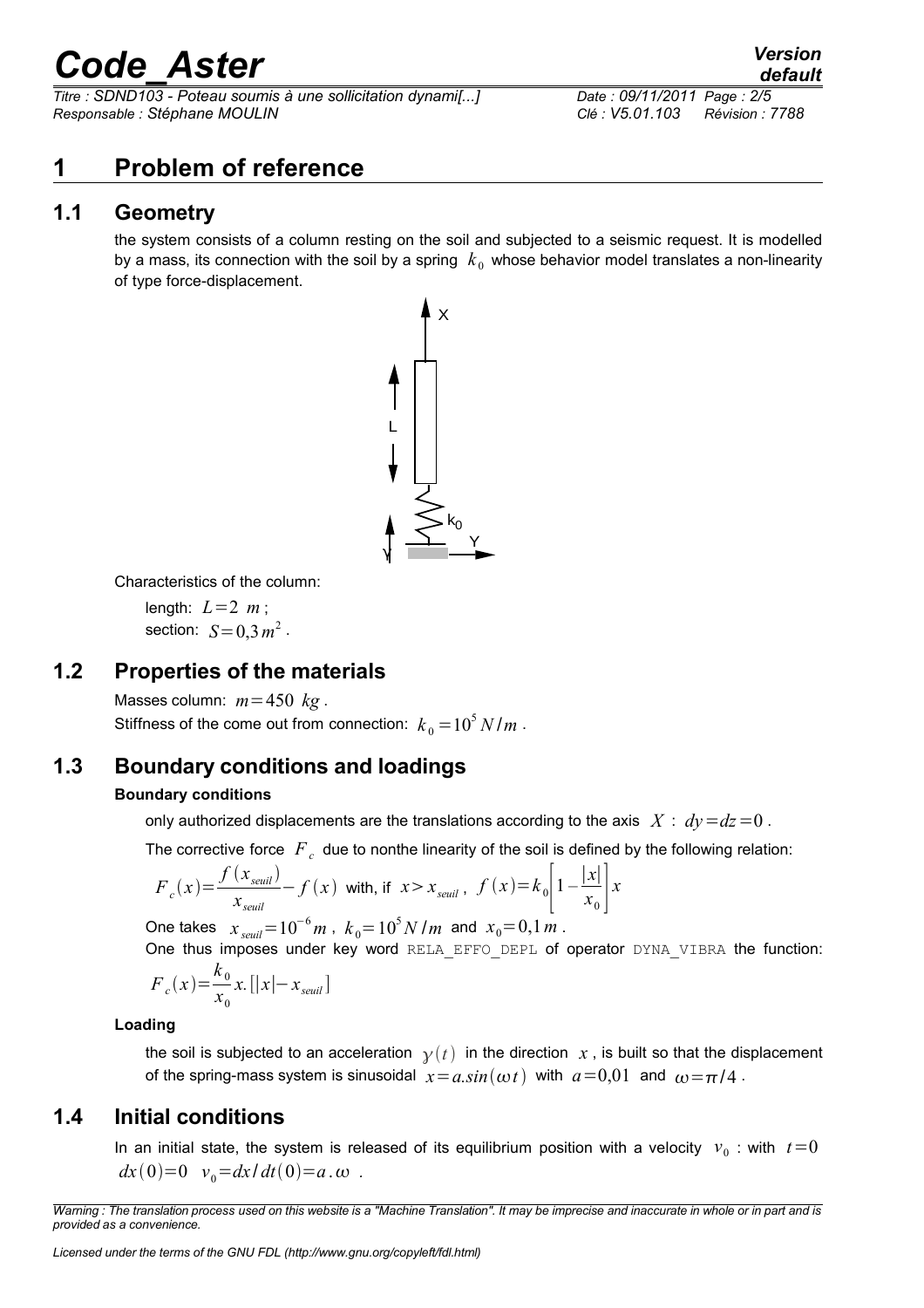## *Code\_Aster Version*

*Titre : SDND103 - Poteau soumis à une sollicitation dynami[...] Date : 09/11/2011 Page : 3/5 Responsable : Stéphane MOULIN Clé : V5.01.103 Révision : 7788*

#### **2 Reference solution**

#### **2.1 Method of calculating used for the reference solution**

This test is developed in detail in the reference [bib1].

The fundamental equation of the dynamics, moving relative motion of the spring-mass system compared to the soil is written:  $\ddot{x} + \frac{k(x)}{x}$ *m*  $x=y(t)$ .

For a displacement of the form  $x = a.sin(\omega t)$  and  $\ddot{x} = -a\,\omega^2\sin{(\omega t)}$ , one obtains from the equation of motion the shape of the accelerogram:

$$
y(t) = a\sin(\omega t) \left[ -\omega^2 + \frac{k_0}{m} \left( 1 - \frac{|a\sin(\omega t)|}{x_0} \right) \right]
$$

The fundamental frequency  $\,\overline{\!f}_{\,0}\,$  of the undamped oscillator is worth  $\,\overline{\!f}_{\,0} \! =\! \frac{1}{2}$  $2\pi$  \ m  $k_{\rm 0}$ *m* .

#### **2.2 Results of reference**

fundamental Frequency  $\,\int_{\,0}\,$  of the undamped oscillator. Displacements relating to times 2,6,10,14 and 18 seconds.

#### **2.3 Uncertainty on the solution**

No if one calculates the integral of Duhamel analytically [bib2].

#### **2.4 Bibliographical references**

- 1.P. LALUQUE, P. LABBE, S. PETETIN and A. TIXIER: Seismic response of a building engine PWR1300 by taking account of separation enters the foundation and the soil. Note SEPTEN TA83.06 (May 1984).
- 2.J.S. PRZEMIENIECKI: Theory of matrix structural analysis. New York, Mac Graw-Hill, 1968, p. 351-357.

*Warning : The translation process used on this website is a "Machine Translation". It may be imprecise and inaccurate in whole or in part and is provided as a convenience.*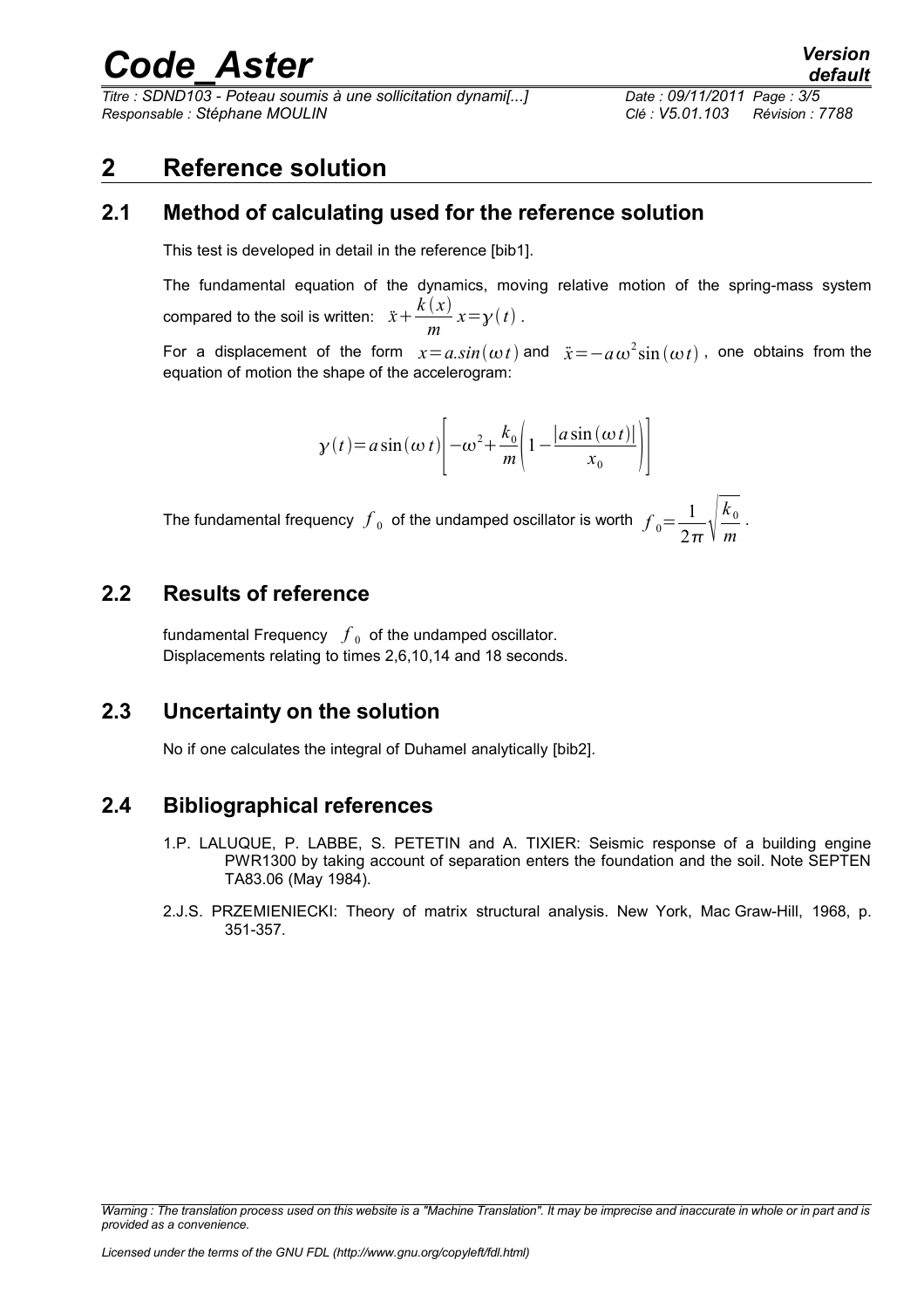# *Code\_Aster Version*

*Titre : SDND103 - Poteau soumis à une sollicitation dynami[...] Date : 09/11/2011 Page : 4/5 Responsable : Stéphane MOULIN Clé : V5.01.103 Révision : 7788*

### **3 Modelization A**

#### **3.1 Characteristic of the modelization**

the spring-mass system is modelled by a discrete element  $DIS$   $T$ .



Numerical data:

| for the spring-mass system: | $m = 450$ kg                                       |
|-----------------------------|----------------------------------------------------|
| for the soil:               | $k_0 = 10^5$ N/m                                   |
| for non-linearity:          | $x_0 = 0, 1$ m; $a = 0, 01$ and $\omega = \pi/4$ . |

Temporal integration is carried out with the algorithm of Eulerian or the algorithm of Devogelaere and time step of 0,02 second. Computations are filed all time step.

One considers a null  $\mathfrak{E}_i$  reduced damping for all the calculated modes.

#### **3.2 Characteristics of the mesh**

The mesh consists of a node and a mesh of the type POI1.

#### **3.3 Quantities tested and results**

One checks the eigenfrequency of the oscillator as well as displacements relative of the node *NO1* to various times (for the algorithm of integration EULER).

| Frequency (Hz) | Reference |
|----------------|-----------|
|                | 2,37254   |

relative Displacement of the node *NO1* with the algorithm of numerical integration of Eulerian:

| Time (S) | <b>Reference</b> |
|----------|------------------|
|          | 0,01             |
|          | $-0.01$          |
| 10       | 0,01             |
| 14       | $-0,01$          |
| 18       |                  |

relative Displacement of the node *NO1* with the algorithm of numerical integration of Devogelaere:

**Time (S) Reference**

*Warning : The translation process used on this website is a "Machine Translation". It may be imprecise and inaccurate in whole or in part and is provided as a convenience.*